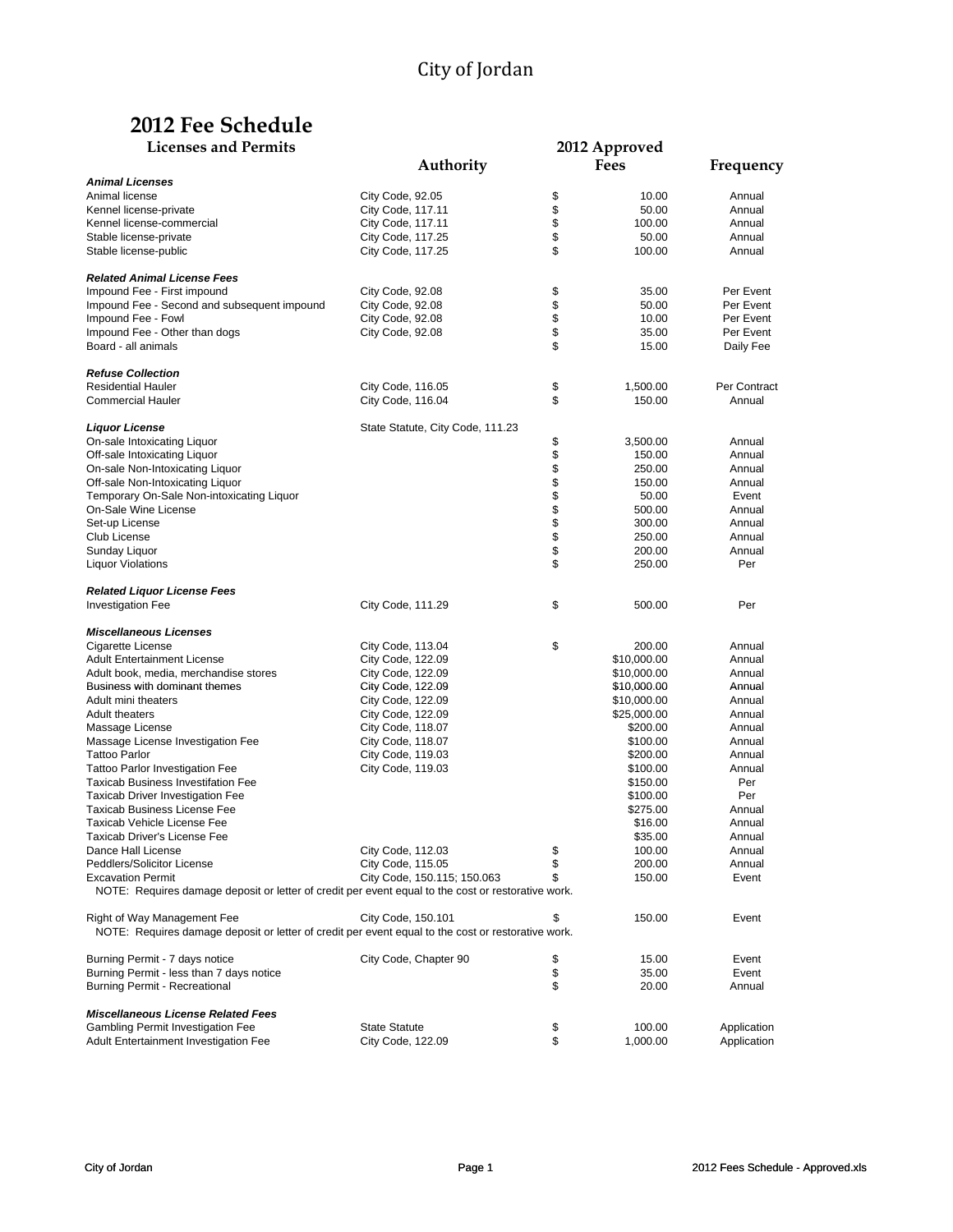| Pawn Shop Fees                                                                                                                                                                                                                           | City Code, 120.06                                                    |                                               | 2012 Approved         |                      |
|------------------------------------------------------------------------------------------------------------------------------------------------------------------------------------------------------------------------------------------|----------------------------------------------------------------------|-----------------------------------------------|-----------------------|----------------------|
| Annual License fees                                                                                                                                                                                                                      |                                                                      | \$                                            | 1,500.00              | Annual               |
| Initial Investigation Fee                                                                                                                                                                                                                |                                                                      | \$                                            | 1,000.00              | Application          |
| New Employee Investigation Fees                                                                                                                                                                                                          |                                                                      | \$                                            | 315.00                | Event                |
| <b>Electronic Billable Transaction Fee</b>                                                                                                                                                                                               |                                                                      | \$                                            | 1.50                  | Per Transaction      |
| Manual Billable Transaction Fee                                                                                                                                                                                                          |                                                                      | \$                                            | 2.50                  | Per Transaction      |
| Zoning and Subdivision Fees                                                                                                                                                                                                              | Unless stated otherwise, all zoning<br>fees are authorized by zoning |                                               |                       |                      |
| Variance-Residential                                                                                                                                                                                                                     | Ordinance Chapter 11 and                                             | \$                                            | 200.00                | Application          |
| Variance-Commercial                                                                                                                                                                                                                      | subdivision fees by City Code                                        | \$                                            | 300.00                | Application          |
| Code Amendment                                                                                                                                                                                                                           | Chapter 153                                                          |                                               | 250.00                | Application          |
| Conditional Use Permit-Residential/Interim Use                                                                                                                                                                                           |                                                                      | \$\$\$\$                                      | 200.00                | Application          |
| Conditional Use Permit-Com.+Ind. /Interim Use                                                                                                                                                                                            |                                                                      |                                               | 300.00                | Application          |
| Re-zone Request                                                                                                                                                                                                                          |                                                                      |                                               | 300.00                | Application          |
| Annexation                                                                                                                                                                                                                               |                                                                      | \$                                            | 200.00                | Application          |
| NOTE: All costs incidental to annexation, whether contested or uncontested are the responsibility of the requesting party.                                                                                                               |                                                                      |                                               |                       |                      |
| These costs will be billed as City cost.                                                                                                                                                                                                 |                                                                      |                                               |                       |                      |
| Minor subdivision                                                                                                                                                                                                                        |                                                                      | \$                                            | 150.00                | Application          |
| Sketch Plan                                                                                                                                                                                                                              |                                                                      | \$                                            | 250.00                | Application          |
| <b>Preliminary Plat</b>                                                                                                                                                                                                                  |                                                                      | \$                                            | 500.00                | Application          |
| Final Plat                                                                                                                                                                                                                               |                                                                      | \$                                            | 500.00                | Application          |
| PUD                                                                                                                                                                                                                                      |                                                                      | \$                                            | 500.00                | Application          |
| Park land Dedication                                                                                                                                                                                                                     | 10% of market value of land at time of platting.                     |                                               |                       | Application          |
| <b>Related Zoning and Subdivision Fees</b>                                                                                                                                                                                               |                                                                      |                                               |                       |                      |
| Landscape escrow-Residential                                                                                                                                                                                                             |                                                                      | \$                                            | 2,500.00              | Per lot              |
| Landscape escrow-Commercial                                                                                                                                                                                                              |                                                                      | \$                                            | 5,000.00              | Per lot              |
| <b>Erosion Control Fee</b>                                                                                                                                                                                                               | City Code, 150.101                                                   | \$                                            | 150.00                | Per lot              |
| Comprehensive Plan Amendment                                                                                                                                                                                                             |                                                                      | \$                                            | 600.00                | Application          |
| EAW                                                                                                                                                                                                                                      |                                                                      | Cost                                          |                       | Application          |
| EIS                                                                                                                                                                                                                                      |                                                                      | Cost                                          |                       | Application          |
| Special Planning Commission Meeting                                                                                                                                                                                                      |                                                                      | \$                                            | 200.00                | Event                |
| Private Activity Revenue Bond Financing Fee                                                                                                                                                                                              |                                                                      | \$                                            | 2,500.00              | Application          |
| <b>TIF Application Fee</b>                                                                                                                                                                                                               |                                                                      | \$                                            | 10,000.00             | Application          |
| Tax Abatement Fee                                                                                                                                                                                                                        |                                                                      | \$                                            | 5,000.00              | Application          |
| NOTE: All costs related to TIF & Abatement application including but not limited to legal, fiscal and staff time will be billed at cost to the<br>developer. These are not reimbursed and are the cost to establish the TIF or Abatement |                                                                      |                                               |                       |                      |
| Vacation Easement Application                                                                                                                                                                                                            |                                                                      | \$                                            | 300.00                | Application          |
| Vacation of Street or Alley                                                                                                                                                                                                              |                                                                      | \$                                            | 500.00                | Application          |
| Site Plan Review - On all Commercial permits                                                                                                                                                                                             |                                                                      | \$                                            | 150.00                | Application          |
| <b>Consultant Fees</b>                                                                                                                                                                                                                   |                                                                      |                                               |                       |                      |
| Attorney fee for City Work                                                                                                                                                                                                               | City Code, 31.04                                                     | \$                                            | 133.50                | Per Hour             |
| Attorney fee for developments                                                                                                                                                                                                            |                                                                      | \$                                            | 204.00                | Per Hour             |
| Paralegal                                                                                                                                                                                                                                |                                                                      | \$                                            | 86.00                 | Per Hour             |
| Principal Engineer/Surveyor                                                                                                                                                                                                              | City Code, 31.07                                                     |                                               |                       | Per Hour             |
| Associate Engineer/Surveyor                                                                                                                                                                                                              |                                                                      | \$120.00-\$185.00/Hour<br>\$95.00-140.00/Hour |                       | Per Hour             |
|                                                                                                                                                                                                                                          |                                                                      |                                               | \$58.00-\$135.00/Hour | Per Hour             |
| Project/Design Engineer                                                                                                                                                                                                                  |                                                                      |                                               |                       | Per Hour             |
| <b>Licensed Surveyor</b>                                                                                                                                                                                                                 |                                                                      |                                               | \$75.00-\$130.00/Hour |                      |
| <b>Project Surveyor</b>                                                                                                                                                                                                                  |                                                                      |                                               | \$50.00-95.00/Hour    | Per Hour             |
| Senior Technician                                                                                                                                                                                                                        |                                                                      |                                               | \$55.00-\$120.00/Hour | Per Hour             |
| Technician                                                                                                                                                                                                                               |                                                                      |                                               | \$40.00-\$90.00/Hour  | Per Hour             |
| Clerical<br>GPS/Robotic Survey Equipment                                                                                                                                                                                                 |                                                                      | No Charge                                     | \$30.00-\$85.00/Hour  | Per Hour<br>Per Hour |
|                                                                                                                                                                                                                                          |                                                                      |                                               |                       |                      |
| <b>Building Permits and Fees</b>                                                                                                                                                                                                         | State Statute, City Code, 150.101                                    |                                               |                       |                      |
| Mechanical Permit                                                                                                                                                                                                                        |                                                                      | \$                                            | 50.00                 | Application          |
| <b>Plumbing Permit</b>                                                                                                                                                                                                                   |                                                                      | \$                                            | 100.00                | Application          |
| Septic System Inspection (Per Scott County)                                                                                                                                                                                              |                                                                      | \$                                            | 100.00                | Application          |
| Sign Permit                                                                                                                                                                                                                              |                                                                      | \$                                            | 25.00                 | Application          |
| NOTE: Plus \$ .25/square foot of sign.                                                                                                                                                                                                   |                                                                      |                                               |                       |                      |
| Demolition - commercial                                                                                                                                                                                                                  |                                                                      |                                               | based on value        |                      |
| Demolition - residential                                                                                                                                                                                                                 |                                                                      | \$                                            | 100.00                |                      |
| Mobile Home Installation                                                                                                                                                                                                                 | City Code 151.04                                                     |                                               | based on value        | Application          |
| Mobile Home Removal                                                                                                                                                                                                                      |                                                                      | \$                                            | 10.00                 | Application          |
| Fence                                                                                                                                                                                                                                    |                                                                      | \$                                            | 50.00                 | Application          |
| Fence within Easement                                                                                                                                                                                                                    | Zoning Ordinance Chpater 11                                          | \$                                            | 100.00                | Application          |
| Air Conditioners                                                                                                                                                                                                                         |                                                                      | \$                                            | 50.00                 | Application          |
| Fireplaces                                                                                                                                                                                                                               |                                                                      | \$                                            | 50.00                 | Application          |
| Furnaces                                                                                                                                                                                                                                 |                                                                      | \$                                            | 50.00                 | Application          |
|                                                                                                                                                                                                                                          |                                                                      |                                               |                       |                      |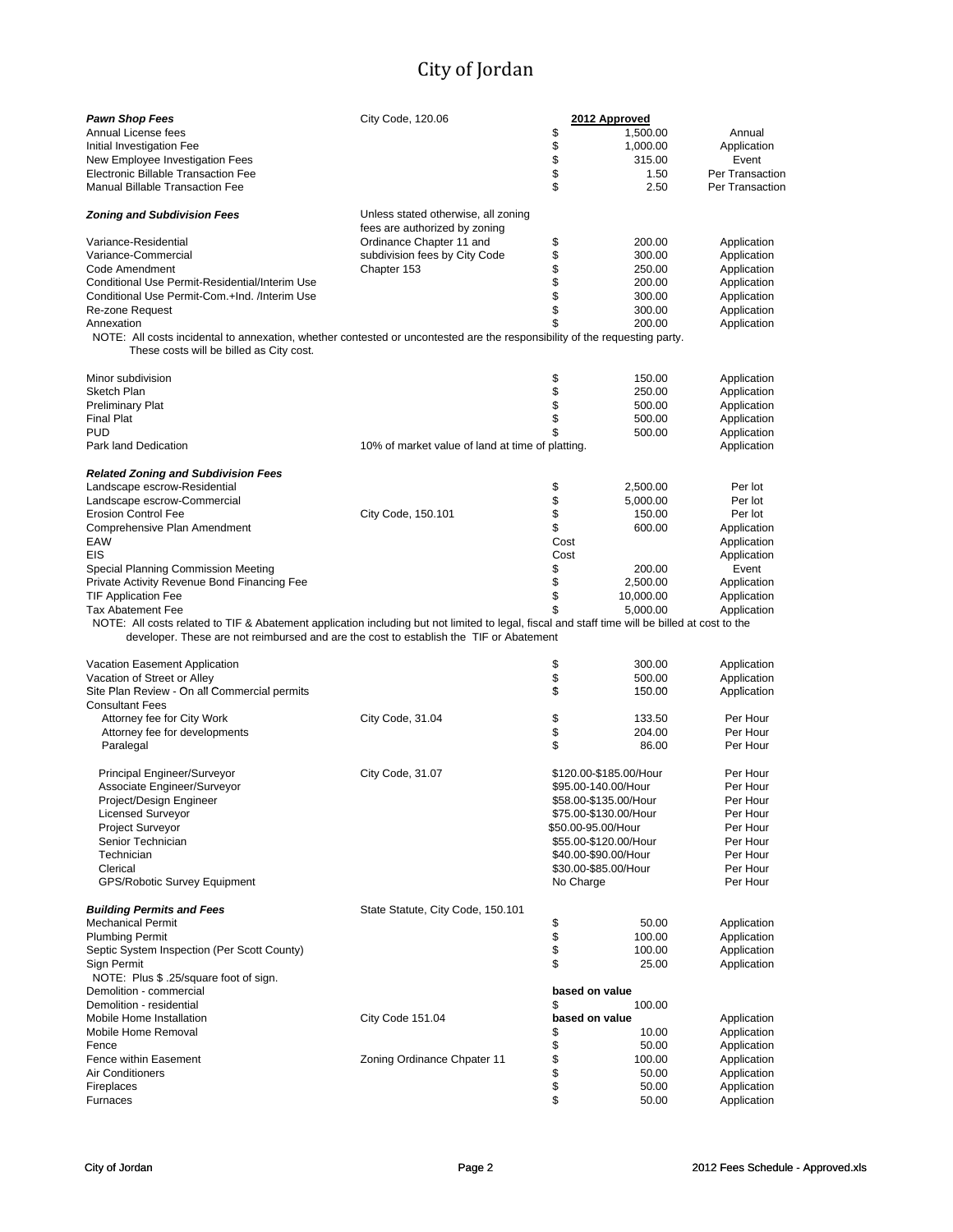|                                                                                                       |                          |      | 2012 Approved  |                |
|-------------------------------------------------------------------------------------------------------|--------------------------|------|----------------|----------------|
| Hot Tub/Spa (5,000 gallons or more)                                                                   |                          | \$   | 50.00          | Application    |
| Pools(5,000 gallons or more)                                                                          |                          | \$   | 50.00          | Application    |
| <b>Residential Reroofs</b>                                                                            |                          | \$   | 80.00          | Application    |
| <b>Residential Residing</b>                                                                           |                          | \$   | 80.00          | Application    |
| Underground Sprinkler System                                                                          |                          | \$   | 50.00          | Application    |
| Water Heater                                                                                          |                          | \$   | 15.00          | Application    |
|                                                                                                       |                          |      |                |                |
| <b>Water Softner</b>                                                                                  |                          | \$   | 30.00          | Application    |
| <b>Window Replacement</b>                                                                             |                          | \$   | 50.00          | Application    |
| All other permits and fees related to building permits are per the State Building Code, 1997 Edition. |                          |      |                | Application    |
| <b>Other Administrative Charges</b>                                                                   | <b>State Statute</b>     |      |                |                |
| NSF Check                                                                                             |                          | \$   | 30.00          | Event          |
| <b>Assessment Search</b>                                                                              |                          | \$   | 15.00          | Application    |
| Copies (8 1/2"X 11")                                                                                  |                          | \$   | 0.25           | Per Copy       |
| Copies (Larger paper)                                                                                 |                          | \$   | 0.50           | Per Copy       |
|                                                                                                       |                          |      |                |                |
| <b>Fax Service</b>                                                                                    |                          | \$   | 1.00           | Per Page       |
| <b>Notary Service</b>                                                                                 |                          | \$   | 2.00           | Per Document   |
| City Council Agenda Subscription Service                                                              |                          | \$   | 75.00          | Annual         |
| Planning Commission Agenda Subscription Service                                                       |                          | \$   | 50.00          | Annual         |
| Park Commission Agenda Subscription Service                                                           |                          | \$   | 50.00          | Annual         |
| EDA Agenda Subscription Service                                                                       |                          | \$   | 50.00          | Annual         |
| <b>Zoning Ordinance</b>                                                                               |                          | \$   | 10.00          | Per Zone       |
| <b>Subdivision Ordinance</b>                                                                          |                          | \$   | 15.00          | Per Copy       |
| Comprehensive Plan                                                                                    |                          | \$   | 65.00          | Per Copy       |
| Water Comprehensive Plan                                                                              |                          |      | 50.00          | Per Copy       |
| Sewer Comprehensive Plan                                                                              |                          | \$   | 50.00          | Per Copy       |
| <b>Transportation Comprehensive Plan</b>                                                              |                          | \$   | 50.00          | Per Copy       |
| Storm Water Comprehensive Plan                                                                        |                          | \$   | 65.00          |                |
|                                                                                                       |                          |      |                | Per Copy       |
| City Budget                                                                                           |                          | \$   | 50.00          | Per Copy       |
| NOTE: Plus \$ .25 per page                                                                            |                          |      |                |                |
| <b>Hearing Notices</b>                                                                                |                          | \$   | 10.00          | Per Copy       |
| NOTE: Plus \$ .25 per page                                                                            |                          |      |                |                |
|                                                                                                       |                          |      |                |                |
| <b>Annual Financial Statements</b>                                                                    |                          | \$   | 25.00          | Per Copy       |
| NOTE: Plus \$ .25 per page                                                                            |                          |      |                |                |
|                                                                                                       |                          |      |                |                |
| City Code                                                                                             |                          | \$   | 10.00          | Per Copy       |
| NOTE: Plus \$ .25 per page                                                                            |                          |      |                |                |
| Utility Billing List Labels                                                                           |                          | \$   | 175.00         | Per Copy       |
|                                                                                                       |                          | \$   | 50.00          |                |
| Utility Billing Partial list (1/5 or less)                                                            |                          |      |                | Per Copy       |
| Maps-City                                                                                             |                          | \$   | 2.00           | Per Copy       |
| Maps-City if mailed                                                                                   |                          | \$   | 4.00           | Per Copy       |
| Maps-Zoning, small                                                                                    |                          | \$   | 5.00           | Per Copy       |
| Maps-Zoning, large                                                                                    |                          | \$   | 7.00           | Per Copy       |
| Maps-Park Plan                                                                                        |                          | \$\$ | 12.50          | Per Copy       |
| Police Reports/Background Checks                                                                      |                          |      | 5.00           | Per Request    |
| Multi-Housing Renters Background Checks                                                               |                          |      | 5.00           | Per Request    |
| Photographs                                                                                           |                          | \$   | 5.00           | Per CD         |
| Reserve Police Officers                                                                               |                          | \$   | 20.00          | Per Hour       |
| Police Officer                                                                                        |                          | \$   | 50.00          | Per Hour       |
| Process Server                                                                                        |                          | \$   | 30.00          | Event          |
| CD with data or maps burned to it                                                                     |                          | \$   | 15.00          | Per CD         |
| Video Tapes                                                                                           |                          | \$   |                | Per Tape       |
| DVD of Meetings                                                                                       |                          | \$   | 25.00<br>15.00 | Per DVD        |
|                                                                                                       |                          |      |                |                |
| <b>Utility Connection &amp; User Fees</b>                                                             |                          |      |                |                |
| <b>Water Connection Charge</b>                                                                        | City Code, 51.19         | \$   | 2,364.30       | Per Connection |
| Water Area Capital Charge                                                                             | City Code, 51.18 & 52.25 |      |                |                |
| Single Family Home                                                                                    |                          | \$   | 1,226.71       | Per Unit       |
| Condominium or Apartment Unit                                                                         |                          | \$   | 1,227.00       | Per Unit       |
| Commercial Bldg and Institutional Facilities                                                          |                          | \$   | 2,727.77       | Per Unit       |
| Commercial Bldg and Institutional Facilities, multi unit                                              |                          | \$   | 1,226.71       | Per Unit       |
| Sewer Connection Charge                                                                               | City Code, 52.22         | \$   | 3,192.77       | Per Connection |
| Sewer Area Capital Charge                                                                             | City Code, 52.25 & 52.26 |      |                |                |
| Single Family Home                                                                                    |                          | \$   | 1,916.15       | Per Unit       |
| Condominium or Apartment Unit                                                                         |                          | \$   | 1,916.00       | Per Unit       |
|                                                                                                       |                          | \$   |                | Per Unit       |
| Commercial Bldg and Institutional Facilities                                                          |                          |      | 2,426.80       |                |
| Commercial Bldg and Institutional Facilities, multi unit                                              |                          | \$   | 1,724.66       | Per Unit       |